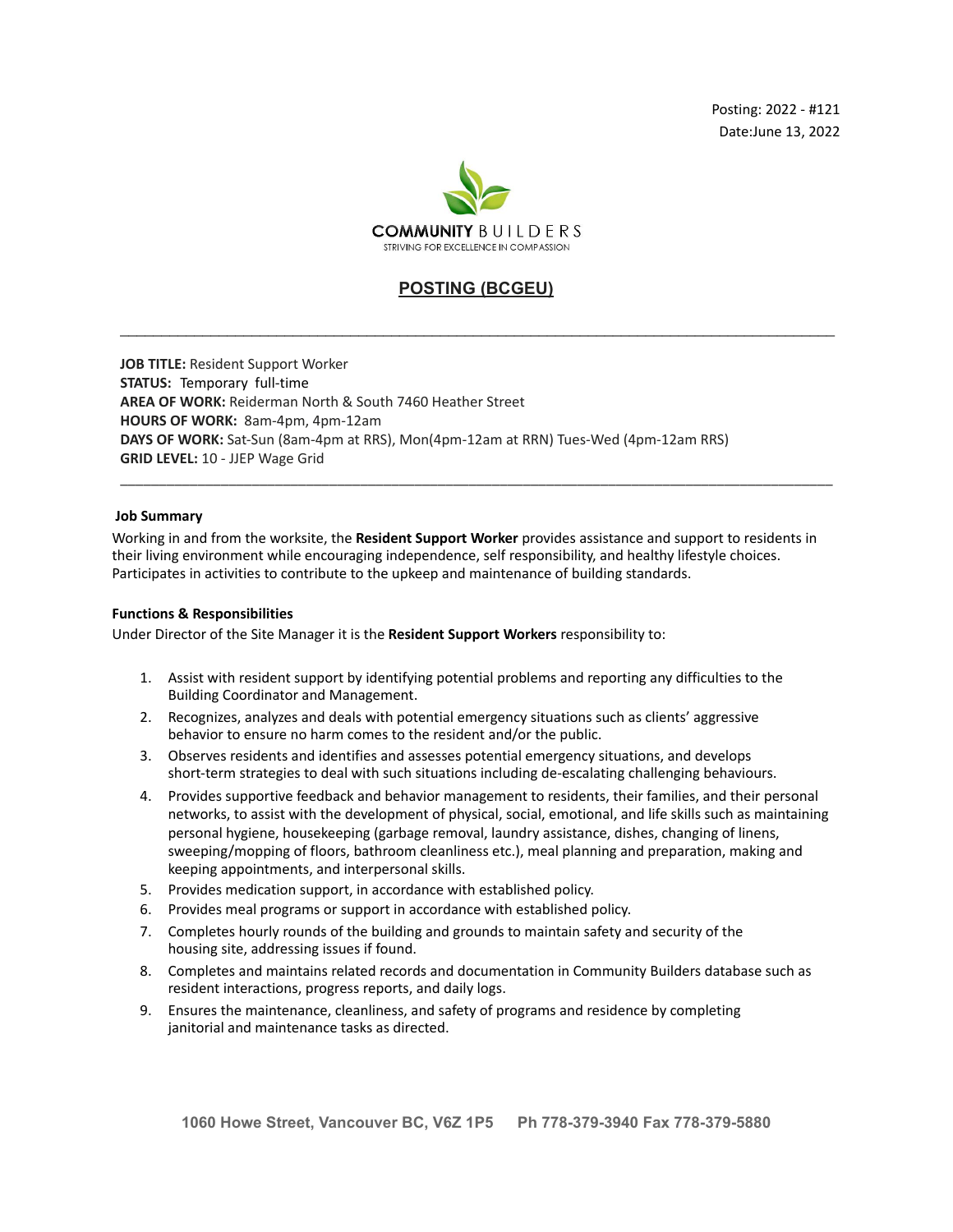- 10. Assists with monthly room checks if required.
- 11. Conducts wellness checks.
- 12. Performs other related duties as assigned.
- 13. Be informed of Harm Reduction policies and be available to support residents with safe use practices, including overdose response or first aid when required.
- 14. Restock and clean harm reduction room.
- 15. Maintain cleanliness in amenity and lobby areas.
- 16. Maintain and clean staff and shared bathrooms.
- 17. Assists care aids and Home Support with resident rooms and personal care support when required.

# **Education, Training & Experience**

- 1. A minimum of one (1) year post secondary education.
- 2. One year of recent related work experience or an equivalent combination of education, training and experience
- 3. Certificates in Narcan Training, First Aid, and NVCI
- 4. Criminal record check

# **Skills & Abilities**

- Ability to work in a harm reduction environment which includes an observed consumption area, as well as familiarization with the principles of harm reduction.
- Physical ability to carry out the duties of the position.
- Able to work independently with minimal supervision, exercise initiative and good judgment
- Ability to operate related equipment.
- Ability to communicate effectively, both verbally and in writing.
- Ability to organize and prioritize.
- Ability to observe and recognize changes in clients.
- Ability to establish and maintain rapport with clients, staff and management and collateral service providers.
- Home management skills.
- Ability to instruct.
- Ability to analyze and resolve problems.
- Conflict resolution and crisis intervention skills.
- Ability to assist with medication support and to follow established policies and procedures.
- Advocacy skills.
- Ability to work in a low barrier housing environment with sensitivity to population group housed.

## **Education, Training & Experience**

- A minimum of one (1) year post secondary education.
- One year of recent related work experience or an equivalent combination of education, training and experience
- Certificates in Narcan Training, First Aid, and NVCI
- Successful Criminal record check